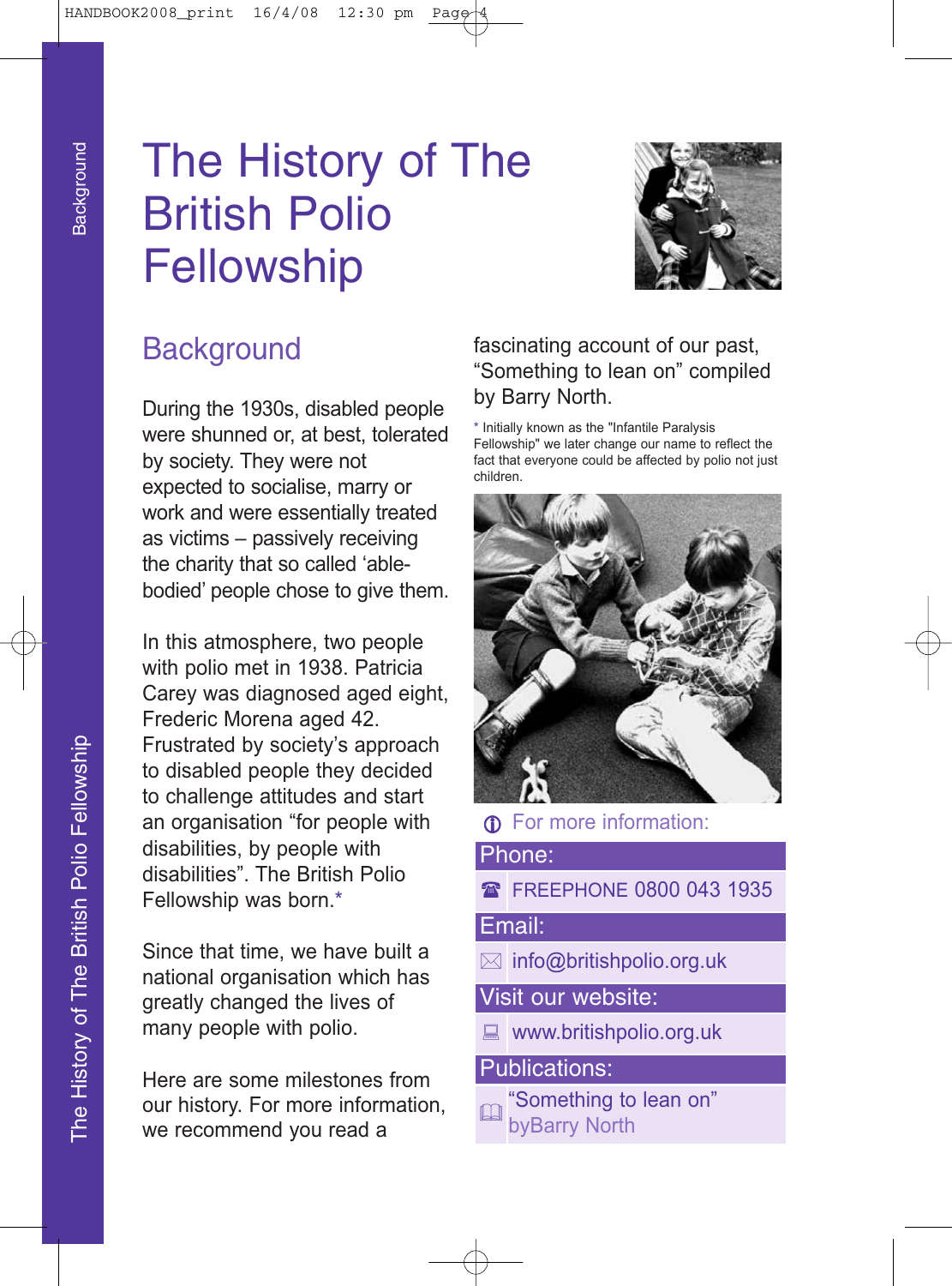# The 1930s

1939 Patricia Carey and Frederic Morena have a great idea – as they found it easier to deal with the social effects of their situation by finding friends in a similar position, maybe others would feel the same. The Fellowship is born.

> The first meeting attracts 30 people. Waldo Eager CBE is appointed as the first chairman, and just over £5 is raised. Subscriptions are set at 12.5p for people with polio, and 25p for non-disabled associates.

> With membership growing, the first copy of the Bulletin is produced. 60 people attend a meeting at the Lyons Corner House in London. A larger event follows: almost 400 people come to the Tea House in Kensington Gardens.

# The 1940s

The war years The Chairman – Roby Spence – writes a letter to Ernest Bevan MP, then Employment Secretary, and points out that people with polio have functioning brains as well as problems with their limbs, so why can't they work? Bevan replies that the Government will henceforth adopt a strategy of employing people with disabilities.

> As bombs fall, and travelling to meetings becomes harder, The Bulletin becomes a lifeline for members and a pen pals' circle is started.

1945 The Fellowship arranges a Victory Rally, including a party in Lambeth Palace, a sight-seeing tour of London and a West End show.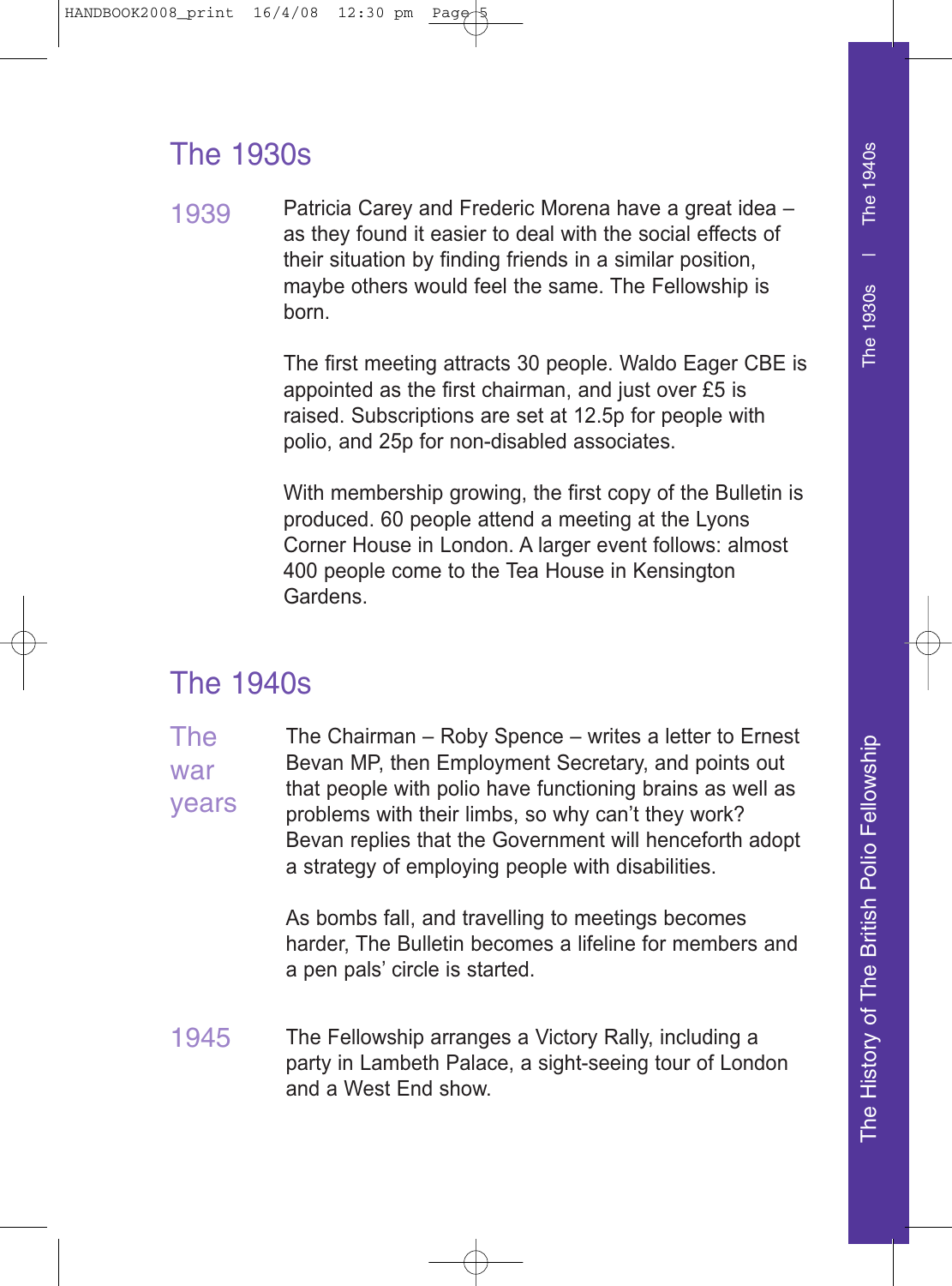1945 Member Michael Flanders successfully mounts a campaign which changes legislation so that cinemas become wheelchair-accessible.

> A London-based Christmas party, attended by people from around the country, sparks the idea that the Fellowship should be local as well as national. From this moment, branches are established throughout the UK. The first branch is in Reading.

1947 The Constitution is formally adopted, and the Fellowship moves in to its first office in Tavistock Place, London. There are now 2,000 members.

## The 1950s

1950 The Fellowship produces a film, "A Life To Be Lived"; a dramatic account of a man who contracts polio and has a prolonged rehabilitation procedure. The film includes a short history of the Fellowship, and there is an appeal at the end.

> The first of Fellowship's holiday home - The Lantern Hotel – opens.

- 1951 The first Youth Conference takes place in Hampshire.
- 1952 The Fellowship creates The National Polio Fund which raises sufficient money to sponsor valuable research.

The first national welfare conference takes place. Members from 30 branches attend.

1953 As the number of branches increases, regions are formed.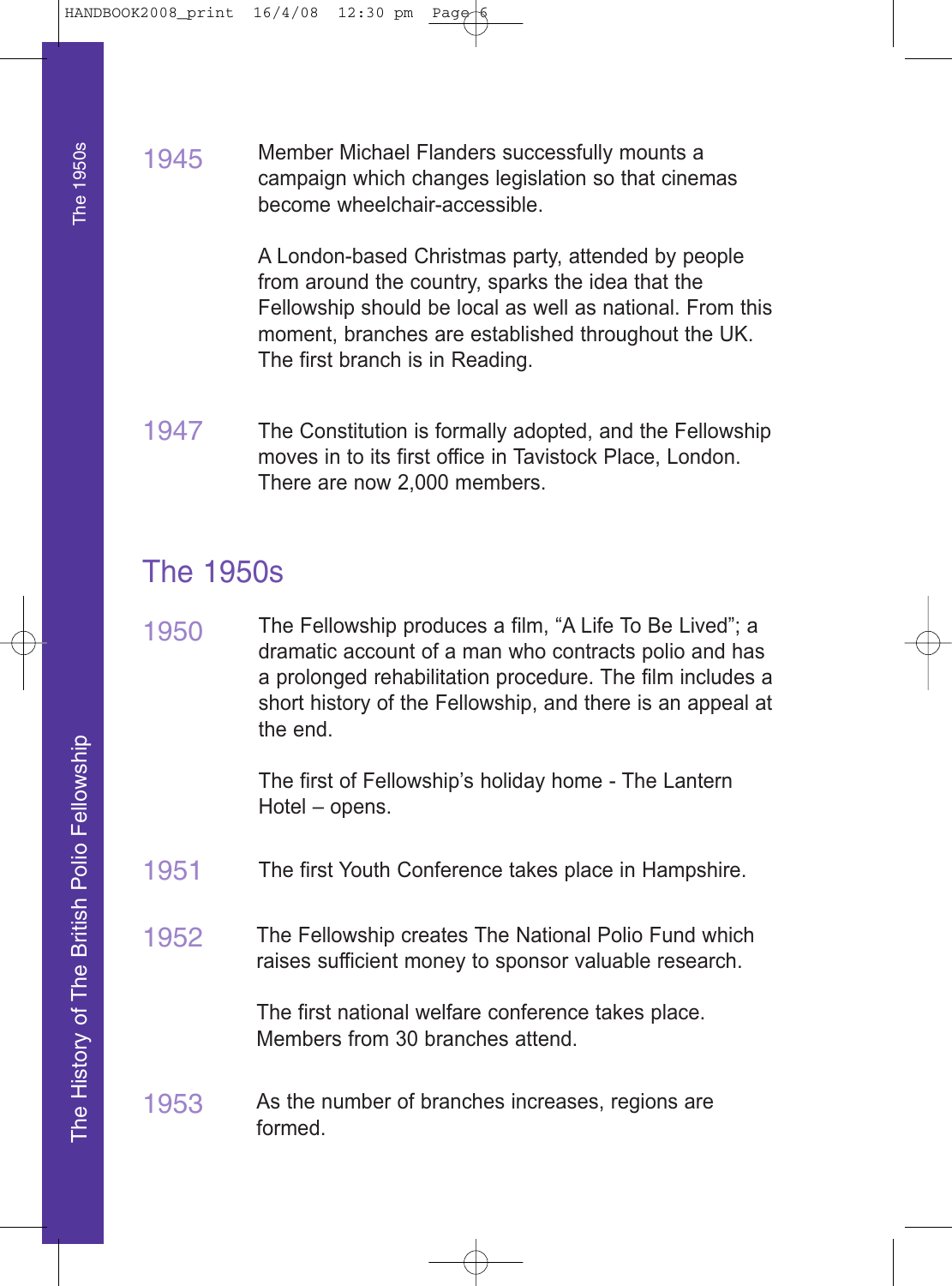- 1955 The polio vaccine is deemed successful and exported to the UK.
- 1956 Our Newcastle branch opens a hostel; a place where people with polio can live and work.
- 1959 Some 9 million Christmas cards and 80,000 advent calendars are produced by the Fellowship to both raise funds and employ members.

# The 1960s

- **Early** 1960s The cosmetic calliper becomes available – people with polio can now wear everyday shoes, rather than thick soles.
- 1960 Frederic Morena is the subject of "This is Your Life". Patricia Carey flies in from Zimbabwe to appear on the show.

Frederic dies at the end of this year.

The first visitor moves in to the Fellowship's caravans in Portsmouth. The caravans are adapted for people who use respirators.

- 1963 The Fellowship's Burnham-on-Sea bungalow opens.
- 1968 The first National Sports Day takes place on a rainy day in Birmingham.
- End of the 60s The population of many developed counties begins to be almost fully immune to the polio virus. The Fellowship decides to change course, and concentrate on helping people with polio to live fulfilled lives.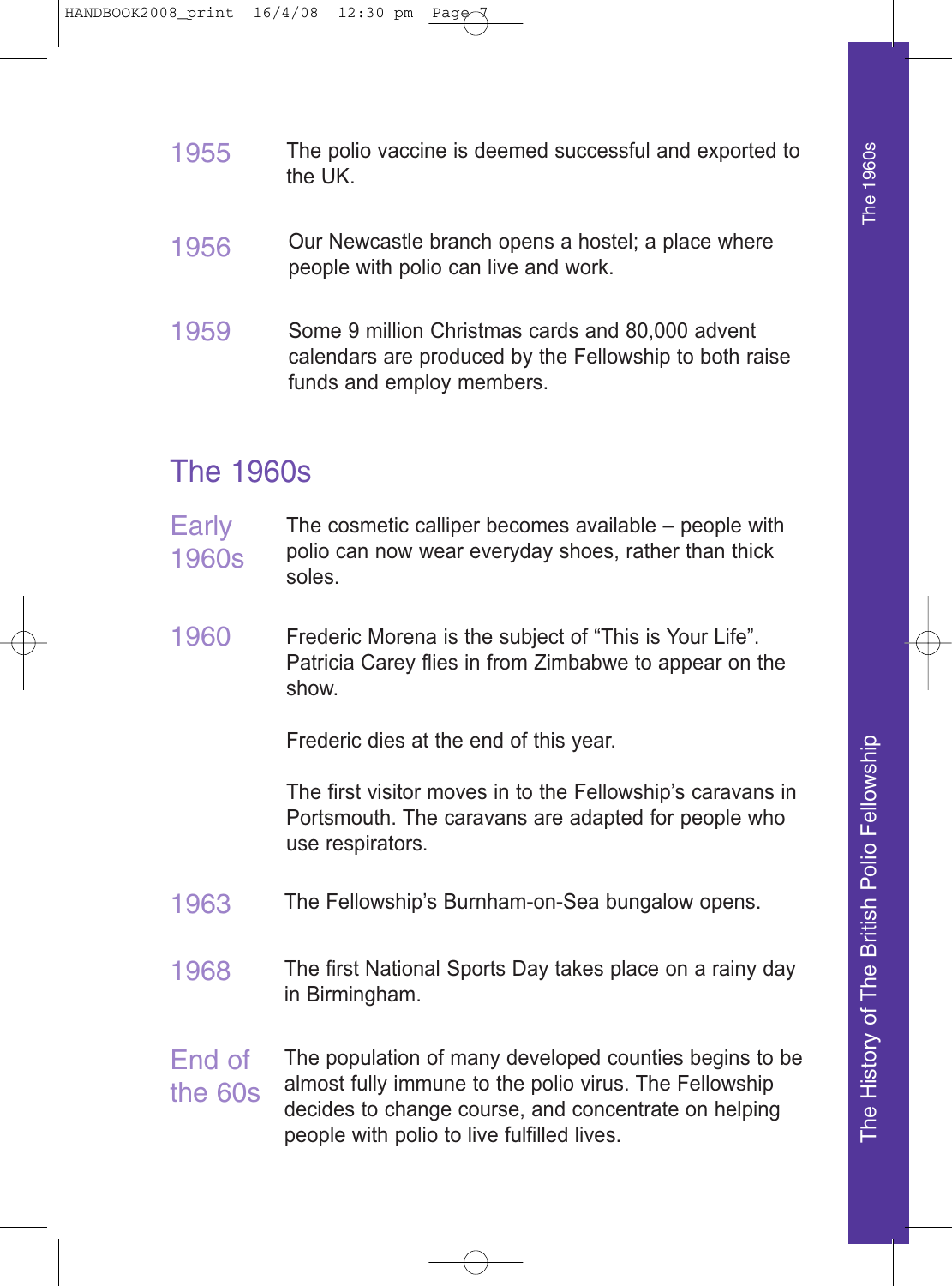# The 1970s

- 1970s The Government introduces the Mobility Allowance, and a leasing scheme for four-wheeled cars.
- 1973 The National Sports Day and Swimming Gala take place on the same day, at Stoke Mandeville Sports Stadium. The Sportsman is David Foden, and the Sportswoman is Madeleine Henry.

# The 1980s

- 1983 The first National Indoor Games is held at Birmingham University, an annual event which continues to this day.
- 1985 The Fellowship donates £100,000 towards the cost of opening a new unit at St.Thomas's – The Lane Fox Unit. This provides therapy for people with Post Polio Syndrome.

# The 1990s

1998 The Fellowship produces a video about Post Polio Syndrome.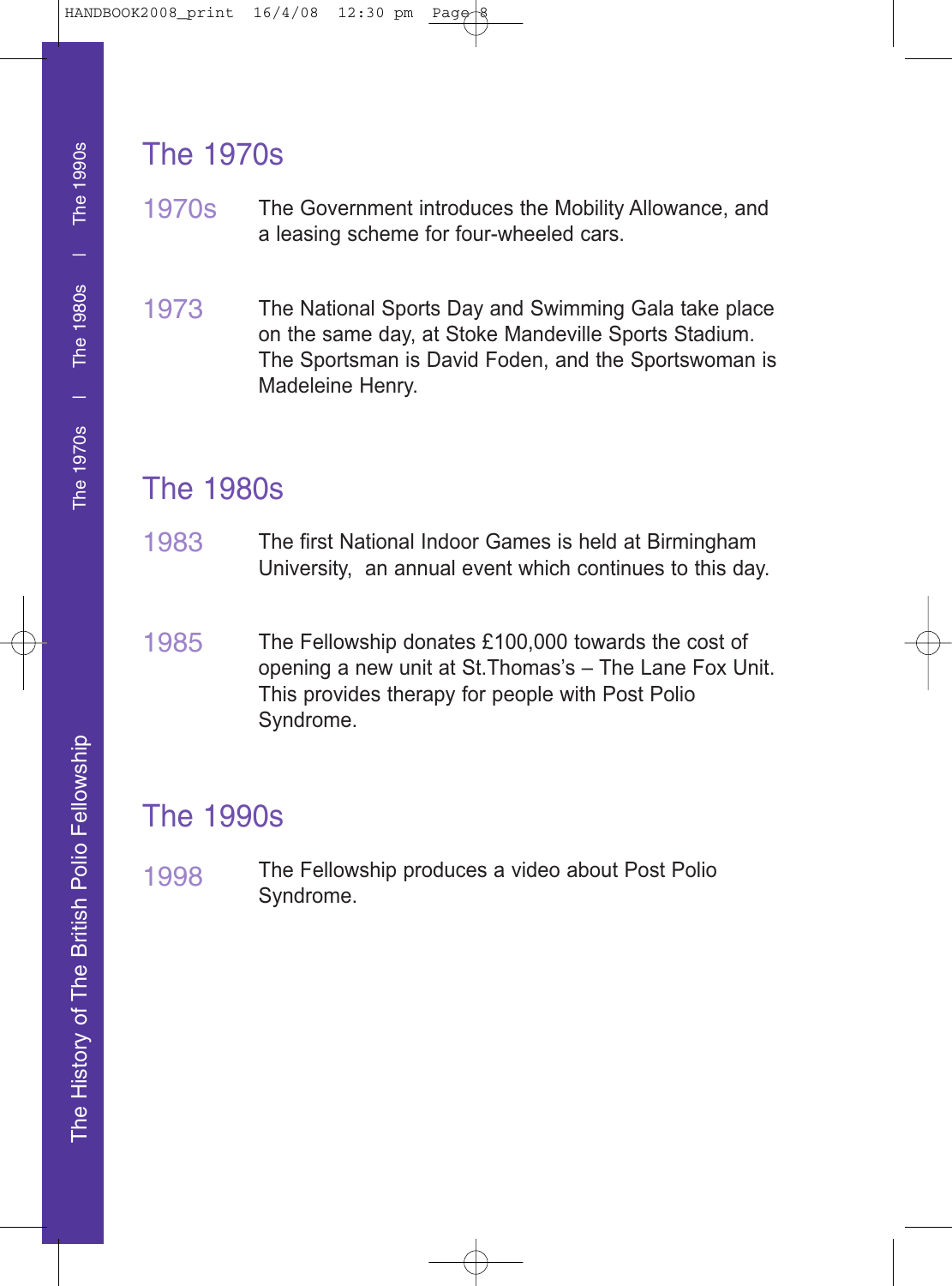# The 2000s

2005 The British Polio Fellowship became incorporated as a company limited by guarantee.

> The City Bridge Trust awards the Fellowship a three year contract to improve outreach within the Greater London Area.

Sadly the Lantern Hotel in Worthing is closed due to mounting losses but its consequent sale secured the Fellowship's financial security for the foreseeable future.

- 2006 The Fellowship is awarded £250,000 by the National Lottery to fund a community welfare project for three years.
- 2007 The Fellowship now has 8,000 members.

Lifetime Membership of the Fellowship continues to cost £25.

The European Polio Union is formed with the Fellowship chosen to co-ordinate events.

The Burnham Bungalow undergoes a kitchen refurbishment funded by the Clothworker's Trust.

A new look is created for the Fellowship, and the first Members' Handbook is produced.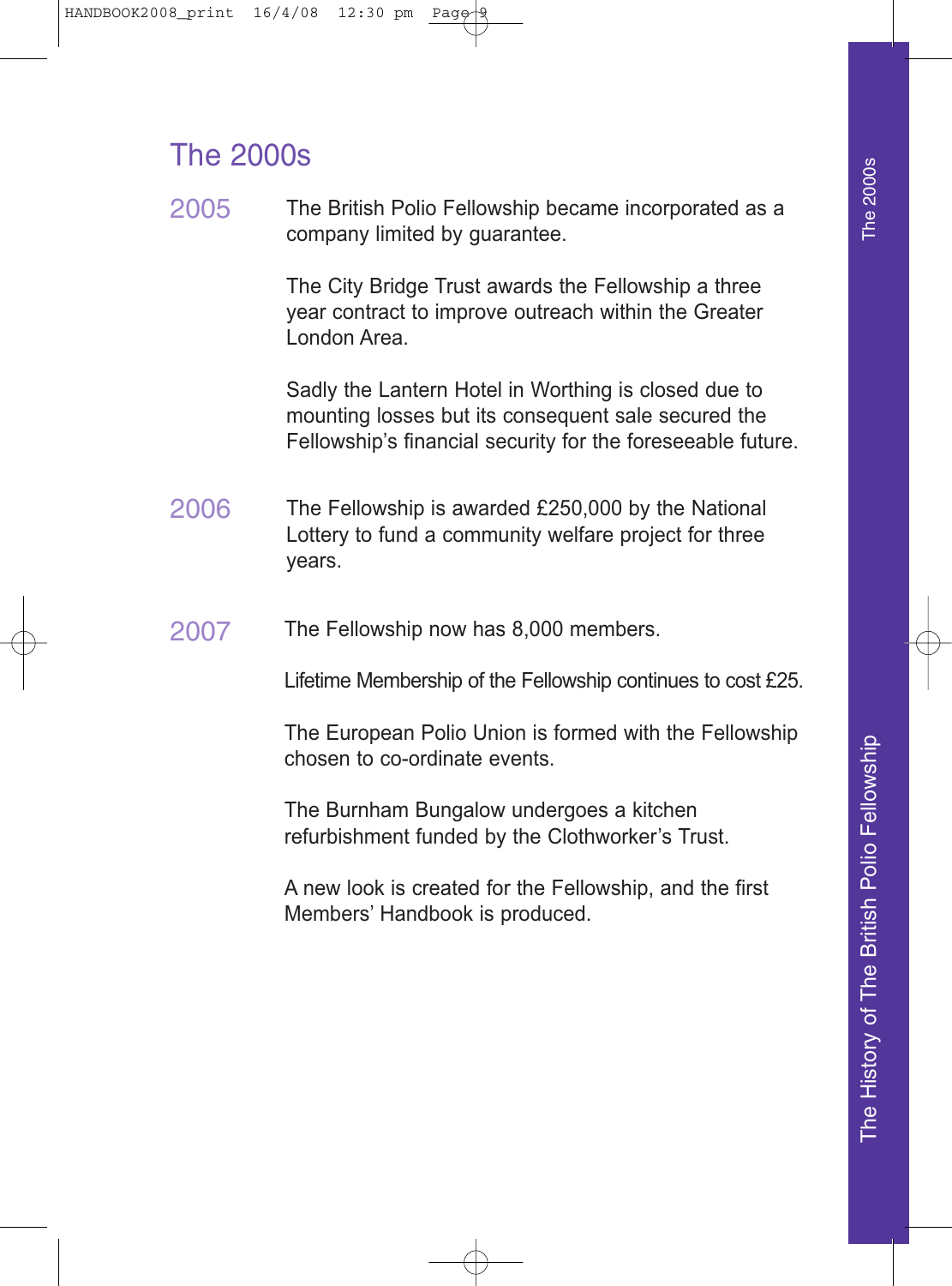## The 2010s

- 2013 The first Post-Polio Syndrome Day was celebrated and became an annual event.
- 2014 The British Polio Fellowship marked its 75th anniversary with events across the country.
- 2016 Robin Luff and Frances Quinn launched the muchrespected publication Post-Polio Syndrome (PPS) Management Guide for Healthcare Professionals.
- 2017 The Royal College of General Practitioners (RCGP) introduced a training module to educate GPs on PPS.
- 2018 This was the start of a difficult financial period for the Fellowship when regretfully, a compulsory membership fee had to be introduced.

The Central Office team reduced to six people and membership fell, but member services were largely unaffected by the changes.